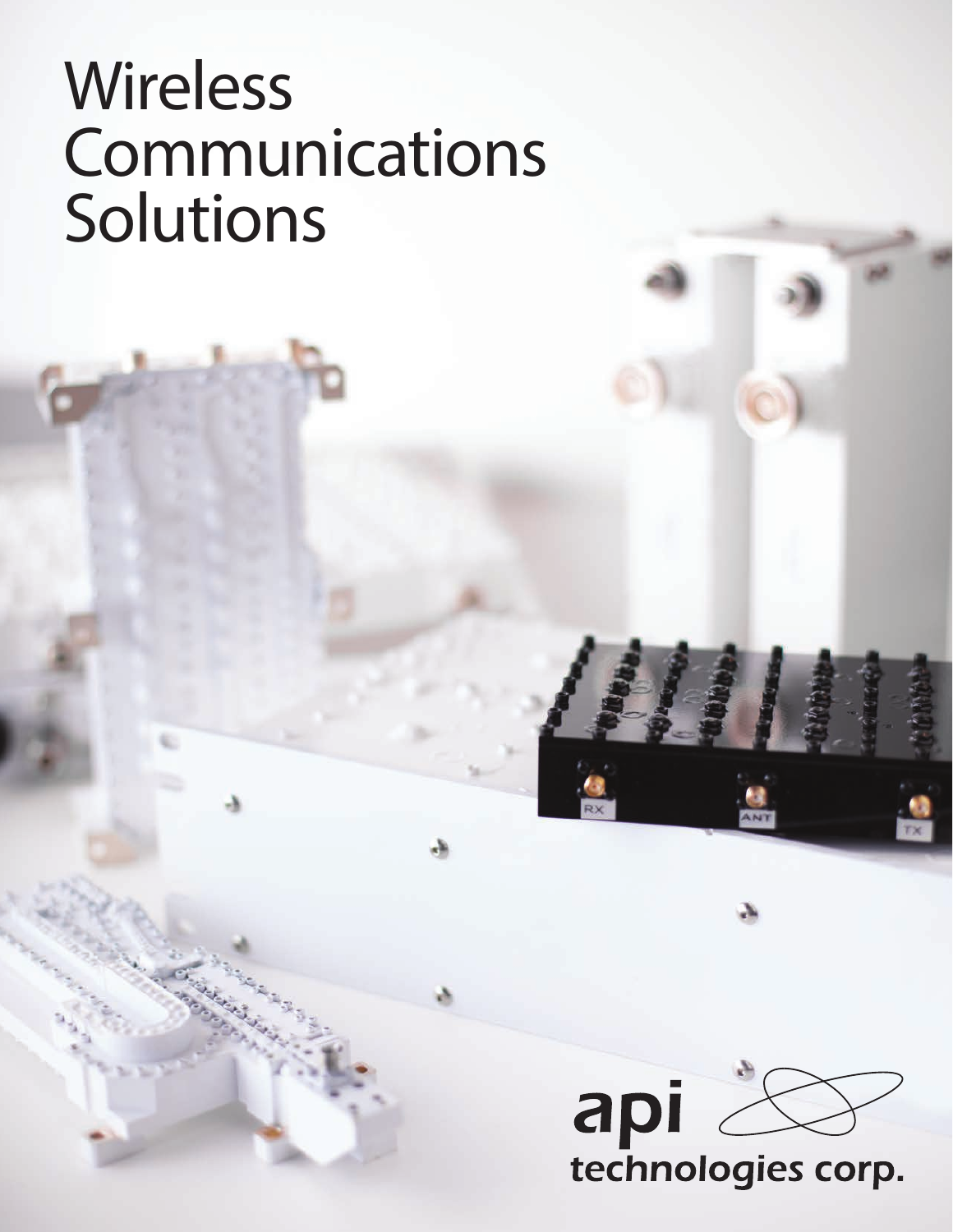## **Your Total Wireless Communications Solutions Provider**

API Technologies is a leading manufacturer of high performance RF, microwave and power distribution solutions for the commercial wireless and telecommunications industries. Through our core expertise in high performance filter and amplifier technologies and power management solutions, API has supplied tens of thousands of filters, wireless components and assemblies, and power supply sources worldwide into wireless networking infrastructures, base station OEMs, neutral host venues, and satellite and broadcast systems.

Through commitment to technical innovation and engineering, full product life-cycle involvement, and multi-site manufacturing and vertical integration capabilities, our standard, configurable and custom-designed high-reliability solutions are designed to address the most complex RF interference mitigation challenges, enable commercial radar and SATCOM connectivity, and meet the needs of network coverage and capacity and remote power supply and monitoring demands.

#### **Featured Product Capabilities**

- *Duplexers/Diplexers, Triplexers, Multiplexers*
- *Bandpass, Lowpass, Highpass, Bandreject*
- *Integrated Filter Assemblies*
- *Distributed Antenna System Solutions*
- *Attenuation, Conditioning & Combiner Trays*
- *Wireless Assemblies*
- *Couplers, Power Dividers, Combiners*
- *Receiver Multi-Couplers*
- *Transmit Combiners*
- *Dielectric Resonator Filters*
- *Low Cost Ceramic*
- *Cavity / Combline, TEM*
- *Interdigital*
- *Lumped Element*
- *Suspended Substrate*
- *Waveguide*
- *Surface Acoustic Wave*
- *Pin Diode Switch Filters*
- *Directional & Bi-Directional Amplifiers*
- *Tx and Rx, High Power Amplifiers*
- *Power Distribution Solutions*
- *Custom RF Cabling Solutions*

#### **The API Technologies Advantage**

• Leading-edge co-location filters, duplexers, multiplexers, combiners, couplers, dividers, and wireless assemblies for high performance wireless site optimization and in-building and outdoor solutions.

• Long-standing expertise in co-location filters and integrated BTS filters for leading Wireless OEM Equipment vendors and Network Service Providers.

• Rapid development, prototyping and NPI of standard and custom filters and wireless assemblies by utilizing multiple Design Centers globally and highly efficient and flexible production readiness.

#### **Low PIM Solutions for Optimum System Performance**

API Technologies' filter solutions have been designed to meet the most stringent PIM requirements needed in today's wireless systems, with designs achieving PIM ratings as low as -160dBc, allowing for maximum reliability in wireless network connectivity.

FREE STREET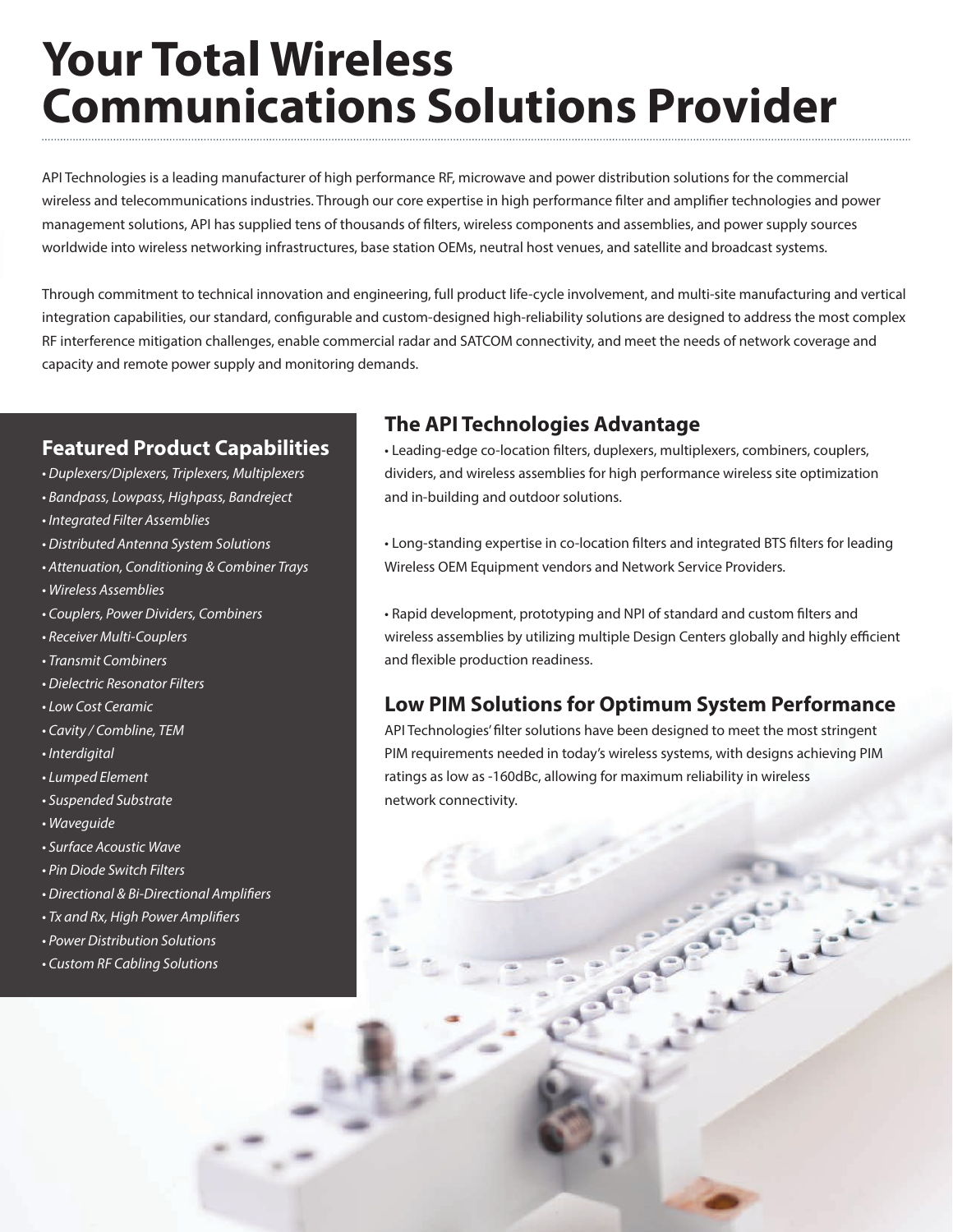## **Solutions for Optimum Network Capacity and Connectivity**

### *Co-Location Solutions & Wireless Site Development*

#### **Co-Site Interference Mitigation Filters**

*High Q, High Performance Filter Solutions for Co-Location and Cell-Site Applications*

API Technologies has developed and produced high quality, High Q Filters and assisted major wireless carriers and installers with co-location solutions at BTS sites for over three decades. Using state-of-the art design software, precision CNC machining, and the highest quality materials available, our design team consistently achieves the highest performance features including low PIM (passive intermodulation), high isolation and low insertion loss.



#### **Distributed Antenna System (DAS) Solutions**

*Modular, User-Configurable, Low PIM, Solutions to Improve Wireless Network Capacity and Performance*

API Technologies offers a complete line of standard and configurable low PIM Distributed Antenna Systems (DAS) products to meet the ever-increasing user demands on carriers for coverage and capacity, 100% compliant with neutral host requirements. Our DAS interface solutions deliver un-compromised performance, with a modular design, to deliver improved cellular coverage and eliminate 'dead zones,' without the additional costs of expensive infrastructure.



#### **DAS Interface Solutions For:**

- *Stadiums/Sports Venues*
- *Airport Terminals*
- *Multi-Tenant High Rise Office Buildings*
- *Hotels and Casinos*
- *College Campuses and Universities*
- *Convention Centers*
- *Shopping Malls*
- *Auditoriums and Classrooms*
- *Manufacturing Facilities and Warehouses*
- *Hospitals/Health Care Facilities*
- *Local and Federal Government Buildings*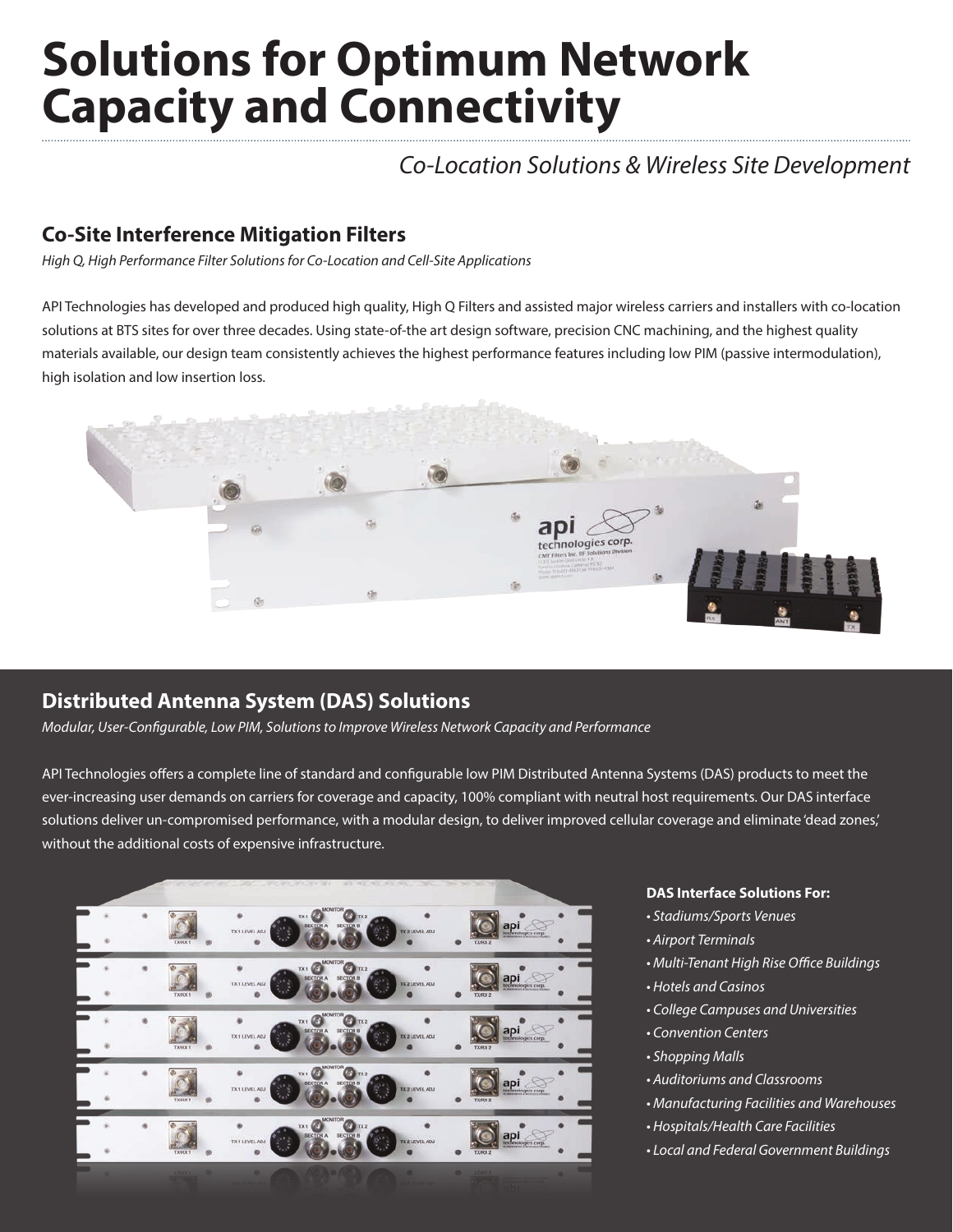#### **Wireless Filter Assemblies & Sub-Systems**

*Custom-Designed Wireless Assemblies Utilizing State-of-the-Art Filter Designs*

A leader in the design and development of customer-driven, custom filtering solutions, API Technologies produces a wide range of filter-based assemblies and sub-systems, such as receiver multi-couplers and transmit combiners, in multiple platforms, integrating passive or active components including multiplexers, couplers, power dividers, delay lines, amplifiers and more.



These high performance wireless assemblies are ideal for deployment into base stations, communication towers and other wireless cell-site applications.

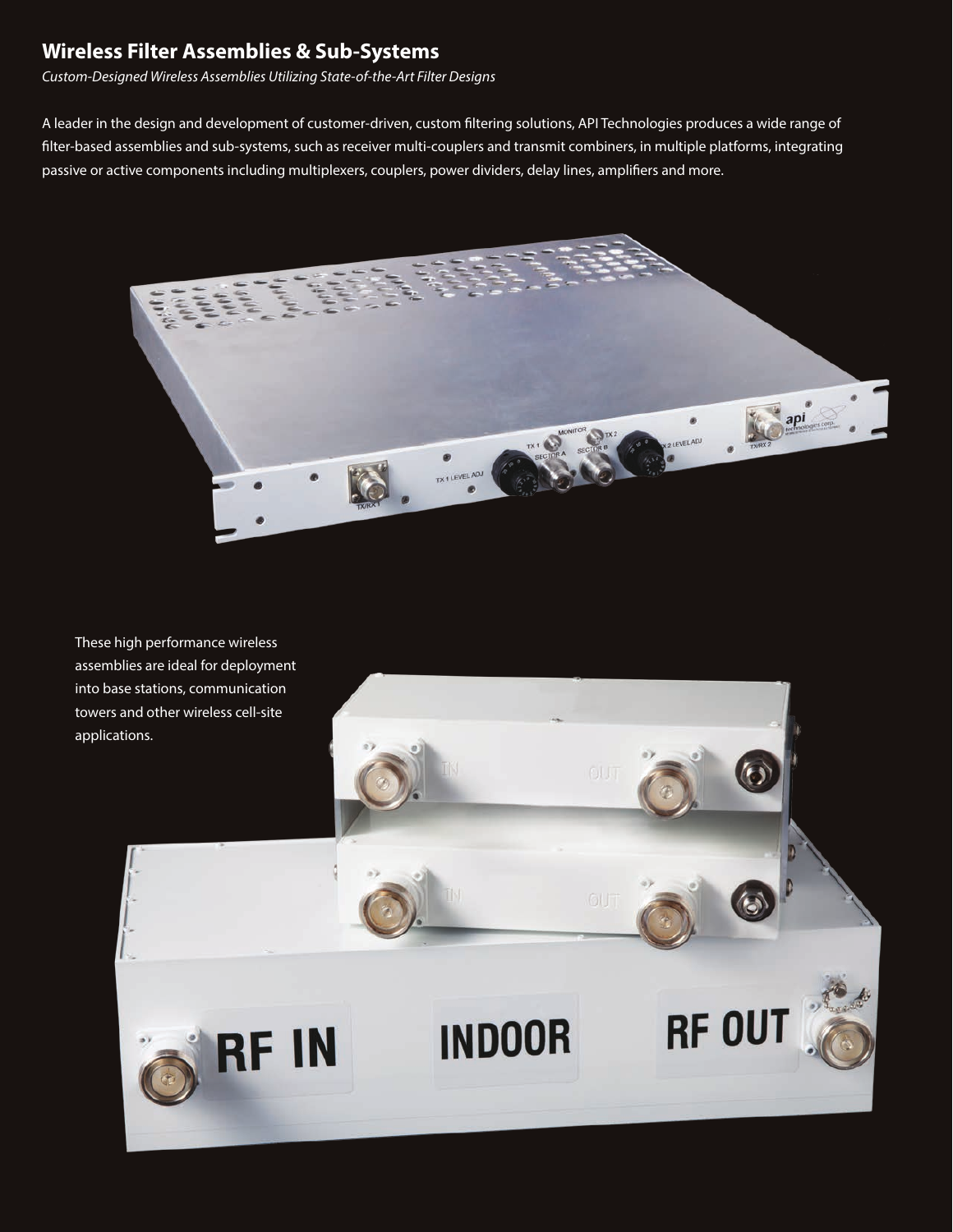## **High Performance, Fully Customizable Multi-Channel Filters**

### *Multiple Bands and Configurations, Wide Range of Frequencies and Topologies*

API Technologies specializes in high quality RF, microwave filters for commercial wireless applications where superior performance and the smallest footprint possible is required. Our extensive portfolio of filter products includes bandpass, bandreject, lowpass and highpass filter designs, operating in bands from 1 MHz to 50 GHz, encompassing a wide range of topologies including cavity, lumped, ceramic, coaxial, SAW and suspended substrate.

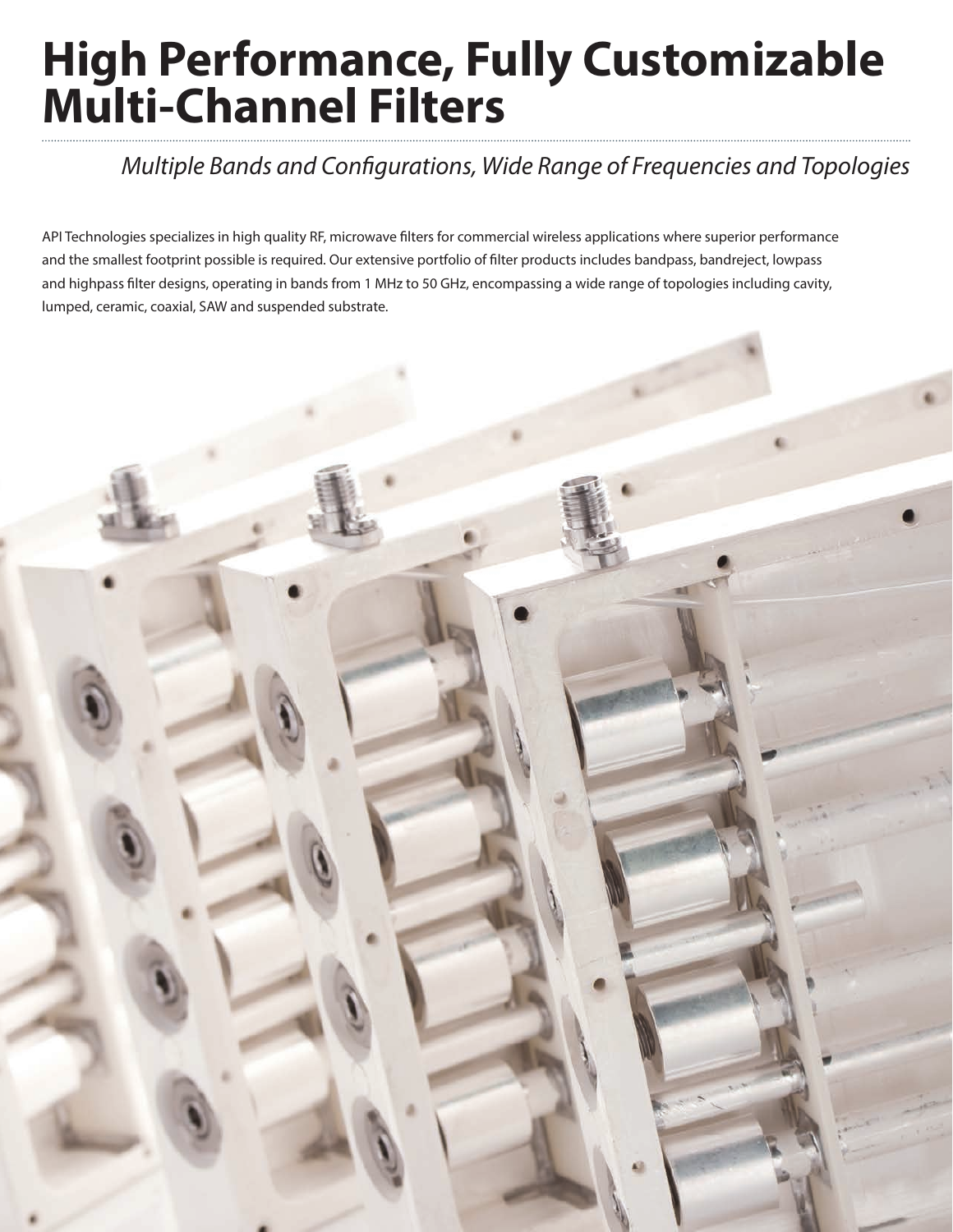#### **Design Collaboration & Vertical Integration**

*Custom design collaboration is a hassle-free experience for customers*

• The experienced design team at API Technologies has a proven track record for developing complex solutions within limited time frames.

• Advanced technology is employed for a comprehensive system review of packaging preparation and manufacturability.

• By working directly with our design team, we can help you reduce the design phase of your next project.

• We offer the most comprehensive RF, microwave, power and custom cabling solutions portfolio to meet the requirements for precision-engineered systems that mitigate interference, optimize network capacity, and provide wireless connectivity in the marketplace.

#### **Power Distribution Solutions**

*AC, DC, and Electronic Switched Power Distribution Units for Wireless Networking Optimization*

API Technologies offers smart switched power distribution units (PDUs) in both AC and DC options which include our AC SMARTStart® and DC SMARTStart®. These PDUs are designed to remotely control power loads and monitor vital parameters such as line voltage, total load current and line frequency. Our electronic switched PDU timer box simultaneously charges dozens of devices by switching outlets in 15 and/or 30 minute intervals and is an ideal drop-in solution for OEM manufacturers of wireless base station or cell-site infrastructure.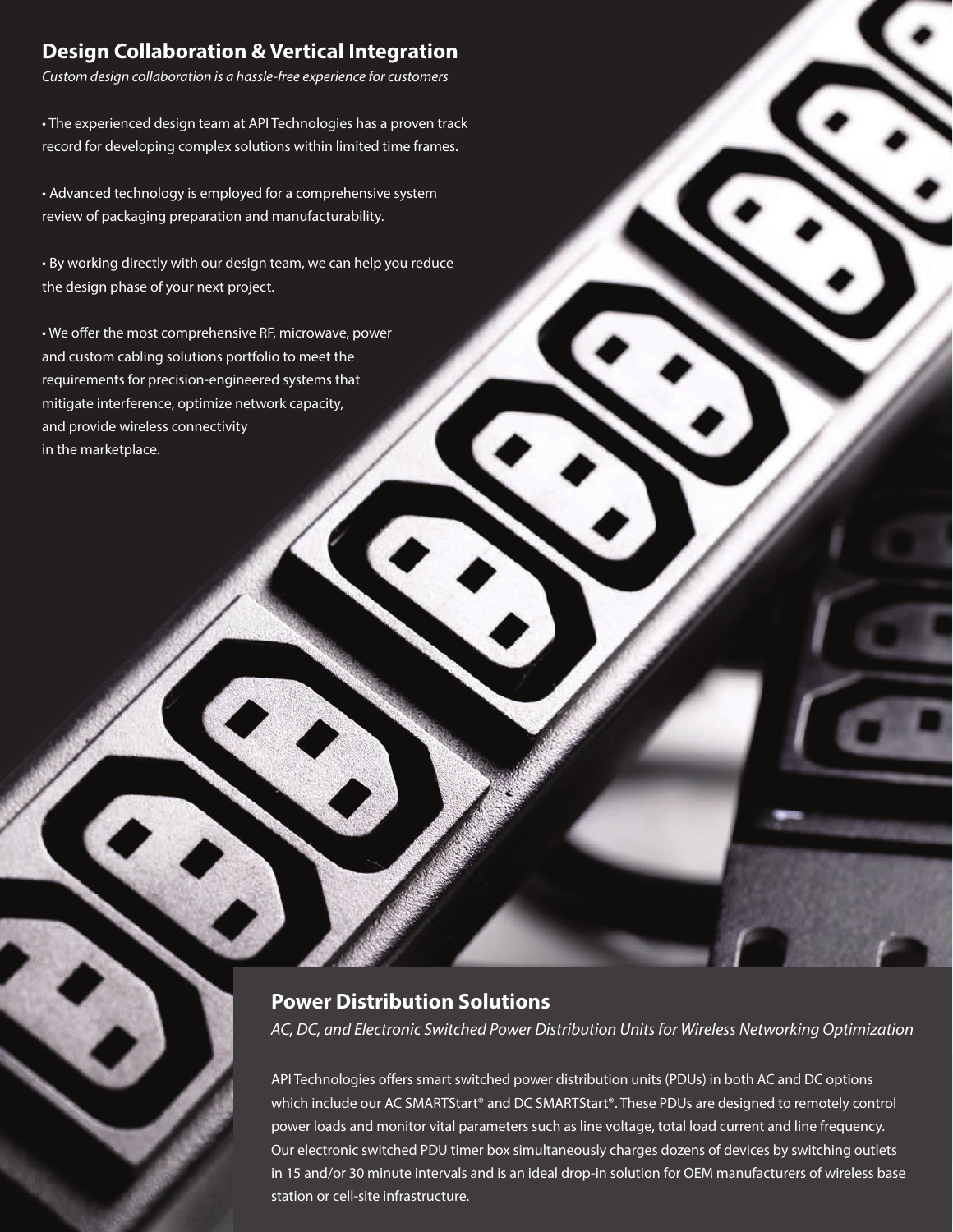## **Featured Applications**

API Technologies provides innovative commercial wireless integrated, component and subsystem solutions serving OEMs, distributors, systems integrators, operators and installers in the broadcast, SATCOM, wireless communications, public safety and government, transportation, land-mobile, private, medical and microwave market sectors.

Our extensive program experience includes: Spectrum Clearing, Co-location Site Interference Mitigation, Communication Uplink / Down Link Systems, Point to Point (line of sight and NLOS) Communications, Broadband Networks, Wireless Test Equipment, and Medical Instrumentation.

### *API Technologies' RF, Microwave Solutions for Commercial Wireless Applications*



### *API Technologies Cell-Site Advantage*

*The Q Factor* API's High-Q provide lower loss and better performance



#### *Higher Cell Coverage*

Better coverage means fewer cell sites are needed to retain high quality service even as users and data demands increase



*Better Performance* Better filter performance = higher cell coverage